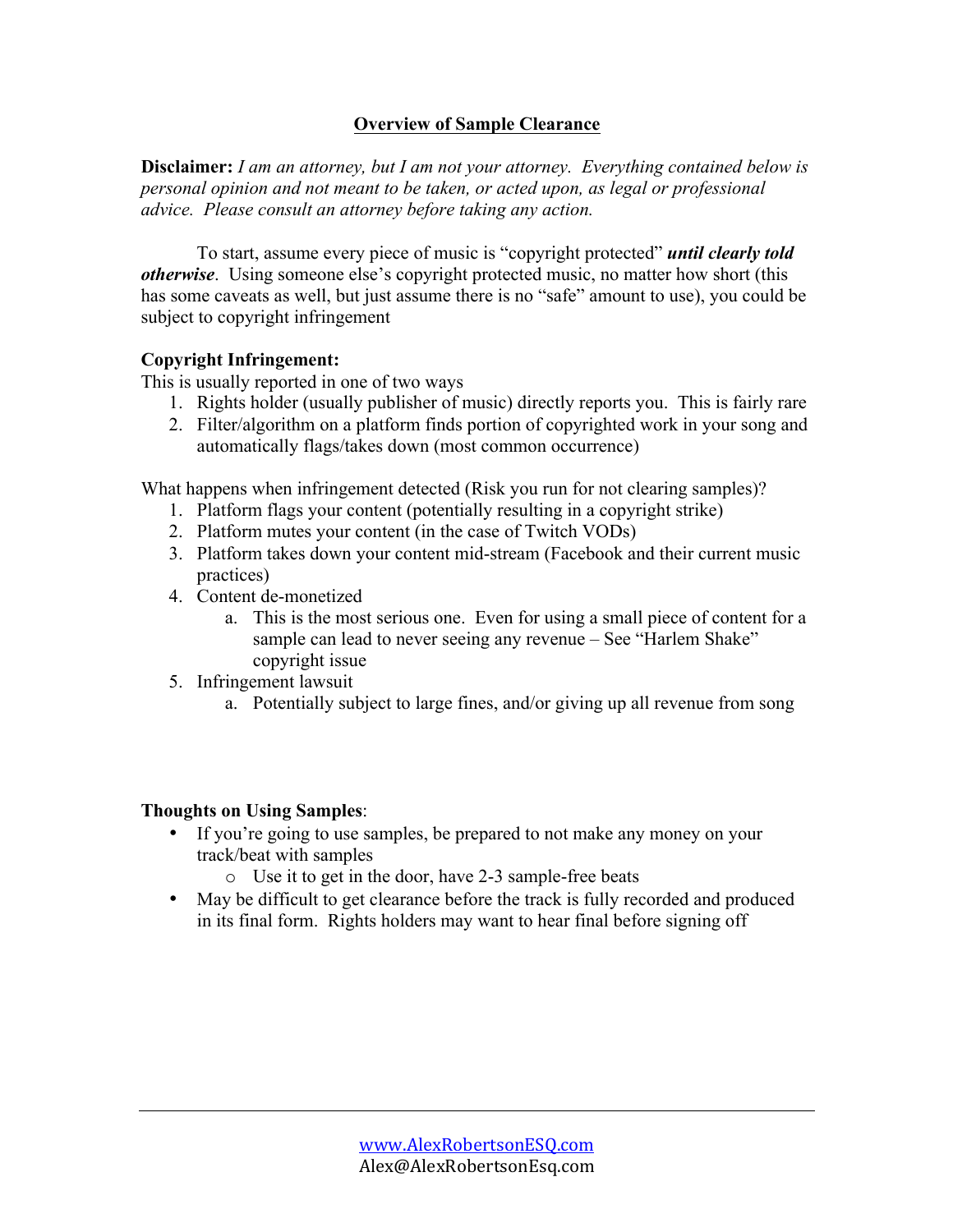## **Process of Clearing a Sample**

This process is easier than it seems in principal, but a little trickier in execution. Very basically, you need to find the person who has the permission to grant you rights to use a song. This is usually the publisher/record label/writer (sometimes same entity, sometimes different people/companies)

**Two types of Rights**: There are two different song rights you must secure in order to clear a sample: 1) Master Sound Recording Rights; 2) Publisher/Composition Rights. **YOU MUST GET BOTH!** Here is where it can get tricky, likely several people own and/or control the rights to a song's composition.

## **How to Find Rights Holders**:

- 1. Find out the record label/publisher of the song
	- a. This can usually be done at sites like https://www.discogs.com/ or Wikipedia
	- b. Looking for who put out the song originally
- 2. Find the owner of the label/publisher's music catalog. This will usually be Performance Rights Organizations ("PROs") like BMI, ASCAP, Harry Fox Agency, SESAC, SOCAN
	- a. Try searching their song repositories. May involve some searching of who owns the publisher/record label.
	- b. If found in a PRO, this will tell you the exact ownership of the song, (percentages each entity owns) and tell you who you need to contact in order to secure rights
- 3. Contact all publishers controlling portions of the song and request clearance to that song
	- a. If rights holders are large clearing houses like BMI, ASCAP, SONY, they will have clear processes in order to request a license
	- b. May need to contact writers, labels, publishers, individually to secure 100% rights

## **Process of Contacting Publishers**:

Once you have figured out who owns the song, you'll need to reach out with the following information

- 1. Information you found on the PRO website pertaining to the track
- 2. Information on the track you sampled (length of sample and section/timestamps of song)
- 3. Link to your work/song
- 4. Length of your song
- 5. Planned release date

## **Price for clearing samples**:

This is a very case-by-case basis but will usually center around how popular the song is, and how much you have sampled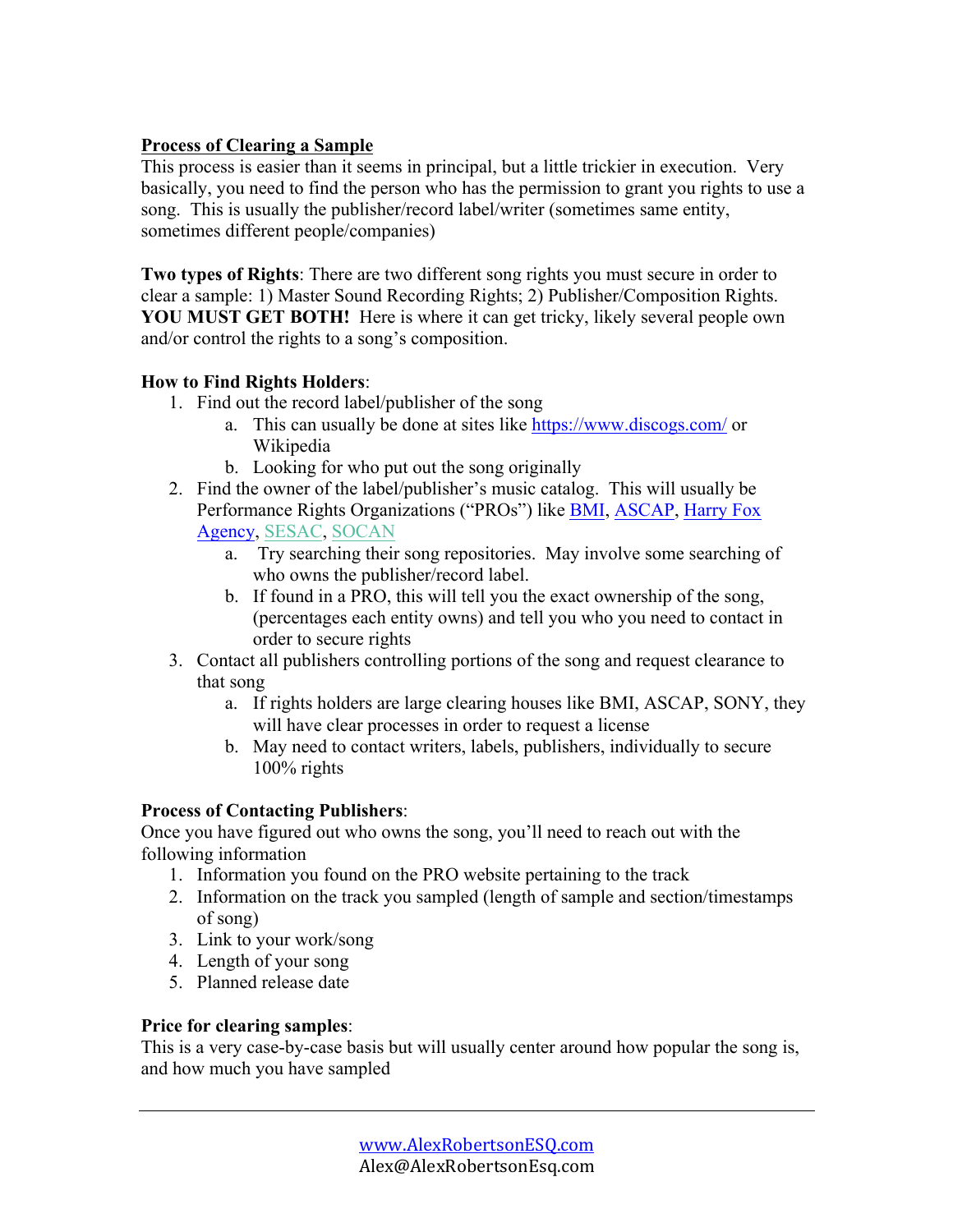- Range of \$2,000-\$10,000 for master rights; another \$2000-10,000 for publishing rights
- May also include percentage of royalties
- Sometimes royalties are used in place of upfront fees

## **Alternatives if Cannot Clear**

- **Re-recording**: If you are unable to secure the "master recording" rights, but are able to secure "publishing rights", you are able to re-record the song and use it without infringement. "Master recording" rights are the rights to use the actual sound of the original master recording of the song. "Publishing/composition" rights are the rights held by the song producer/writer for the underlying composition and lyrics of the song
- **Eating the Sample**: If you are not able to clear a song before selling it, be prepared to not make any money on it. Use it as a promotional item to get in the door, have 3-4 more sample-free beats in your pocket ready
- **Be Inspired**: There is nothing illegal about using a sample or someone else's piece of work as inspiration. Copyright only extends to the direct copying, or substantially similar works. Inspiration is not infringement

# **Top Myths of Sample Clearance**

- I only used a few seconds of a song/my sample is barely noticeable!
	- o There is no "safe" amount of a song to sample. Sampling without permission is infringement.
	- o Even if the sample is layers deep or barely audible, it can still be actionable
- The artist said I was allowed to use the sample.
	- o Artists themselves are rarely ever the ones with the ability to grant you rights to use the music.
	- o Generally assume the writers/composers/record labels/publishers have the ability to grant permissions you need (sometimes they are the same entity, sometimes all different)
- I said: "No copyright infringement intended"!
	- o Copyright infringement does not require that you intended to do it. Whether you claim it was intentional or not, if you use someone else's work you should presume you are infringing
- Producers must clear their beats before selling them
	- o This is not necessarily true. Often the rights holders will not grant permission until the final track is produced (at which point other parties such as the artist/labels/publishers would be involved). Some labels will